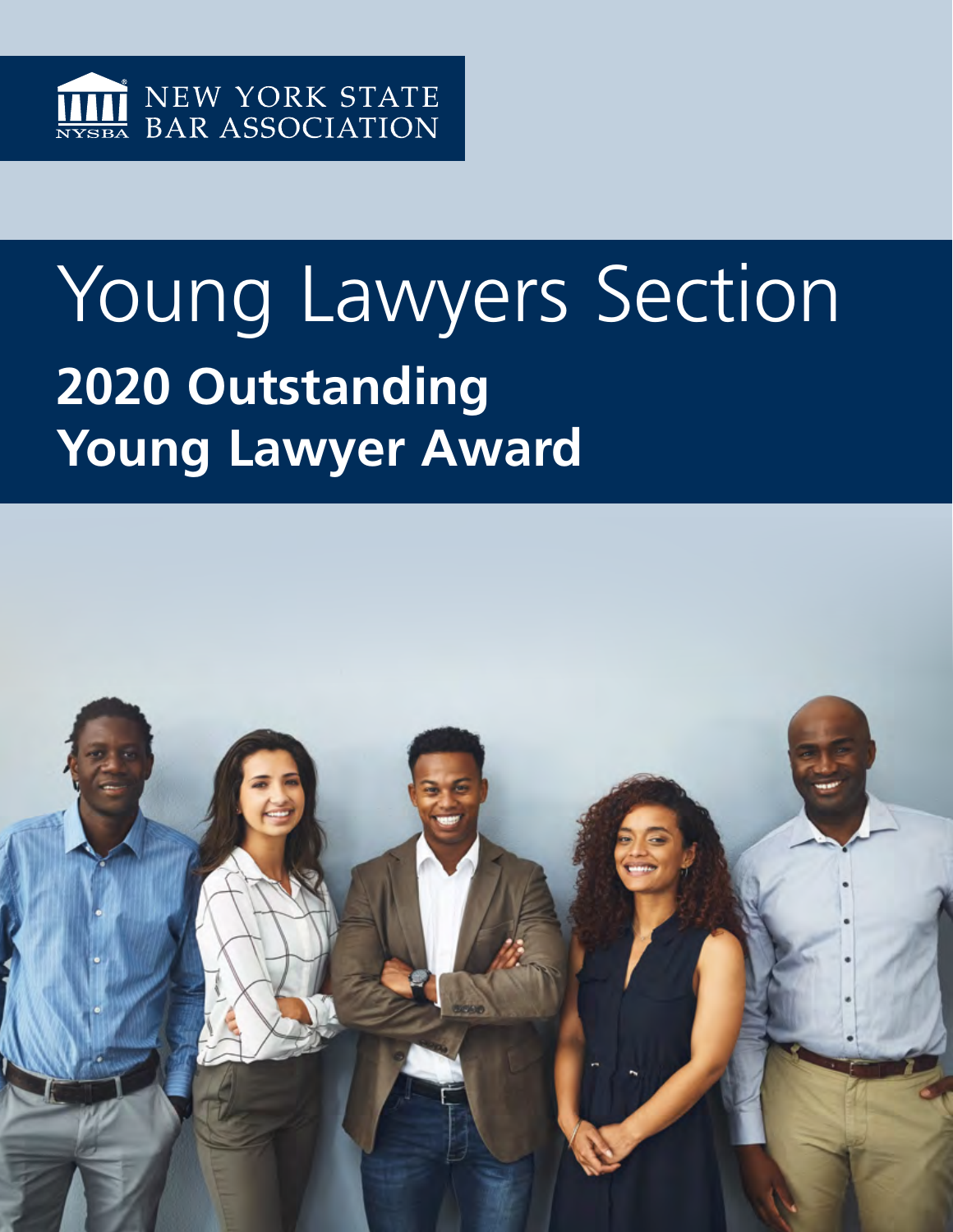### NEW YORK STATE BAR ASSOCIATION



## Young Lawyers Section **2020 Outstanding Young Lawyer Award**

Each year, the Young Lawyers Section of the New York State Bar Association honors a young lawyer who has rendered outstanding service to both the community and the legal profession. The Outstanding Young Lawyer Award recognizes an attorney who has actively practiced less than ten years and has a distinguished record of commitment to the finest traditions of the Bar through public service and professional activities. These activities may include, but are not limited to, pro bono service, service to bar associations and community organizations, and participation in those activities that enhance the profession and benefit the public.

The award will be presented at the Young Lawyers Section Executive Committee Meeting during the New York State Bar Association Annual Meeting on January 29, 2020.

### **Eligibility and Award Criteria**

- Nominees must be admitted to practice in New York State and have practiced less than ten years at the time of nomination. Membership in the NYSBA is not required.
- Nominees must be involved primarily in the active practice of law as distinguished from an attorney who has been primarily engaged in business, or as a legislator, or other holder of public office or position, where admission to the Bar is not required.
- Service in a public service position such as district attorney, assistant district attorney, attorney general, assistant attorney general, judgeships, or judicial clerkships will be included for determining years of practice, but will not be considered community or professional service.
- Members of the New York State Bar Association Young Lawyers Section Executive Committee and past chairpersons of the Section are not eligible for nomination.
- All submissions require a completed nomination form (See next page for form). Please attach additional sheets, if necessary.
- Letters and a resume supporting the nomination will be considered, if they enhance the information provided in the nomination form.
- Deadline for nominations: Postmarked or emailed by Friday, November 1, 2019.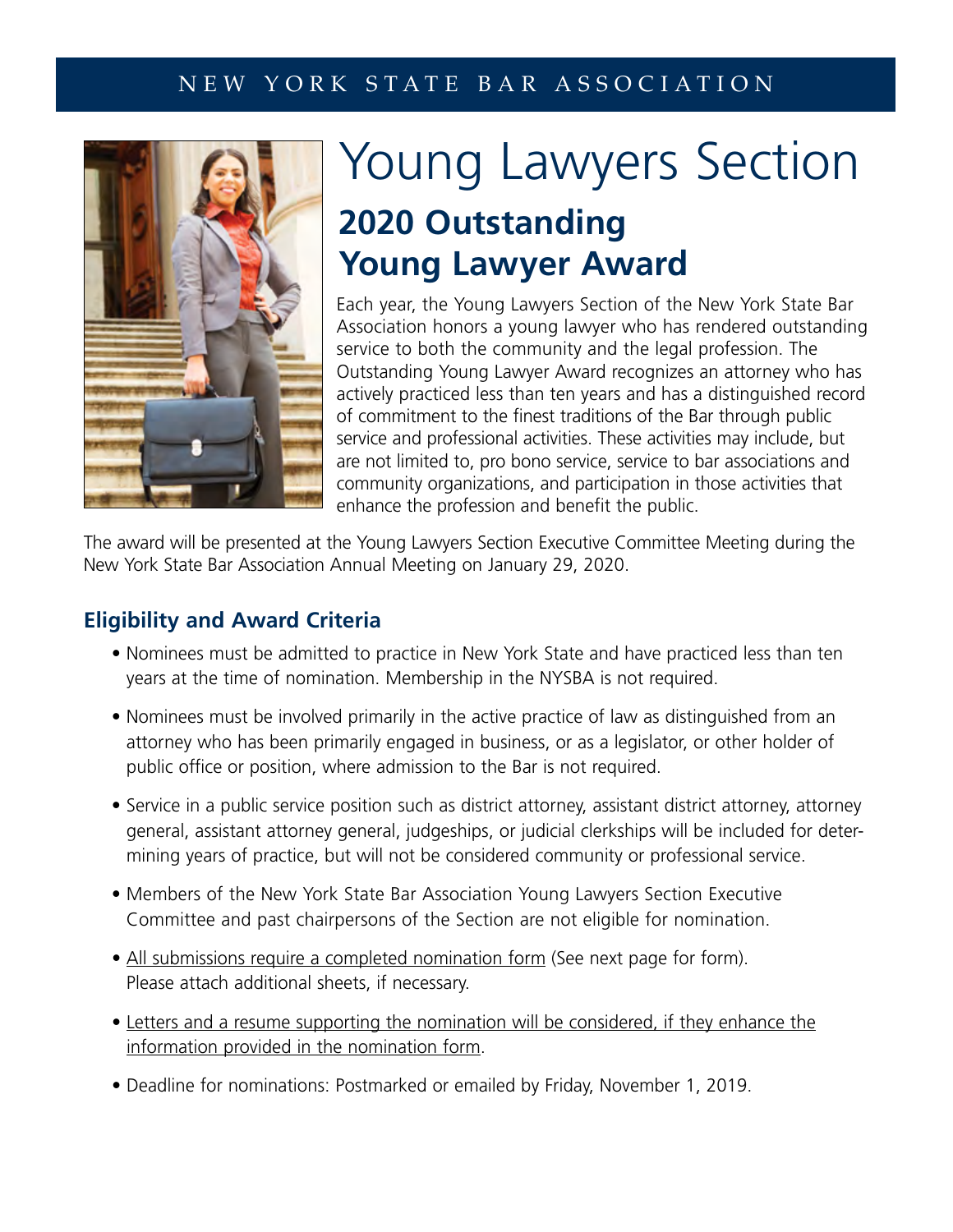#### **Nomination Form**

| Home Address: <u>Alexander Address and American and Address and Address and Address and Address and Address and Address and Address and Address and Address and Address and Address and Address and Address and Address and Addr</u> |
|--------------------------------------------------------------------------------------------------------------------------------------------------------------------------------------------------------------------------------------|
|                                                                                                                                                                                                                                      |
|                                                                                                                                                                                                                                      |
|                                                                                                                                                                                                                                      |
|                                                                                                                                                                                                                                      |
|                                                                                                                                                                                                                                      |
|                                                                                                                                                                                                                                      |
| Outstanding Contributions to the Legal Community: ______________________________                                                                                                                                                     |
|                                                                                                                                                                                                                                      |
|                                                                                                                                                                                                                                      |
|                                                                                                                                                                                                                                      |
|                                                                                                                                                                                                                                      |
|                                                                                                                                                                                                                                      |
|                                                                                                                                                                                                                                      |
| ,我们也不会有什么。""我们的人,我们也不会有什么?""我们的人,我们也不会有什么?""我们的人,我们也不会有什么?""我们的人,我们也不会有什么?""我们的人                                                                                                                                                     |
|                                                                                                                                                                                                                                      |
|                                                                                                                                                                                                                                      |
|                                                                                                                                                                                                                                      |
|                                                                                                                                                                                                                                      |
|                                                                                                                                                                                                                                      |
|                                                                                                                                                                                                                                      |
|                                                                                                                                                                                                                                      |

Return to: Outstanding Young Lawyer c/o Amy Jasiewicz NEW YORK STATE BAR ASSOCIATION One Elk Street Albany, New York 12207 Email: ajasiewicz@nysba.org Deadline: Postmarked or emailed by November 1, 2019